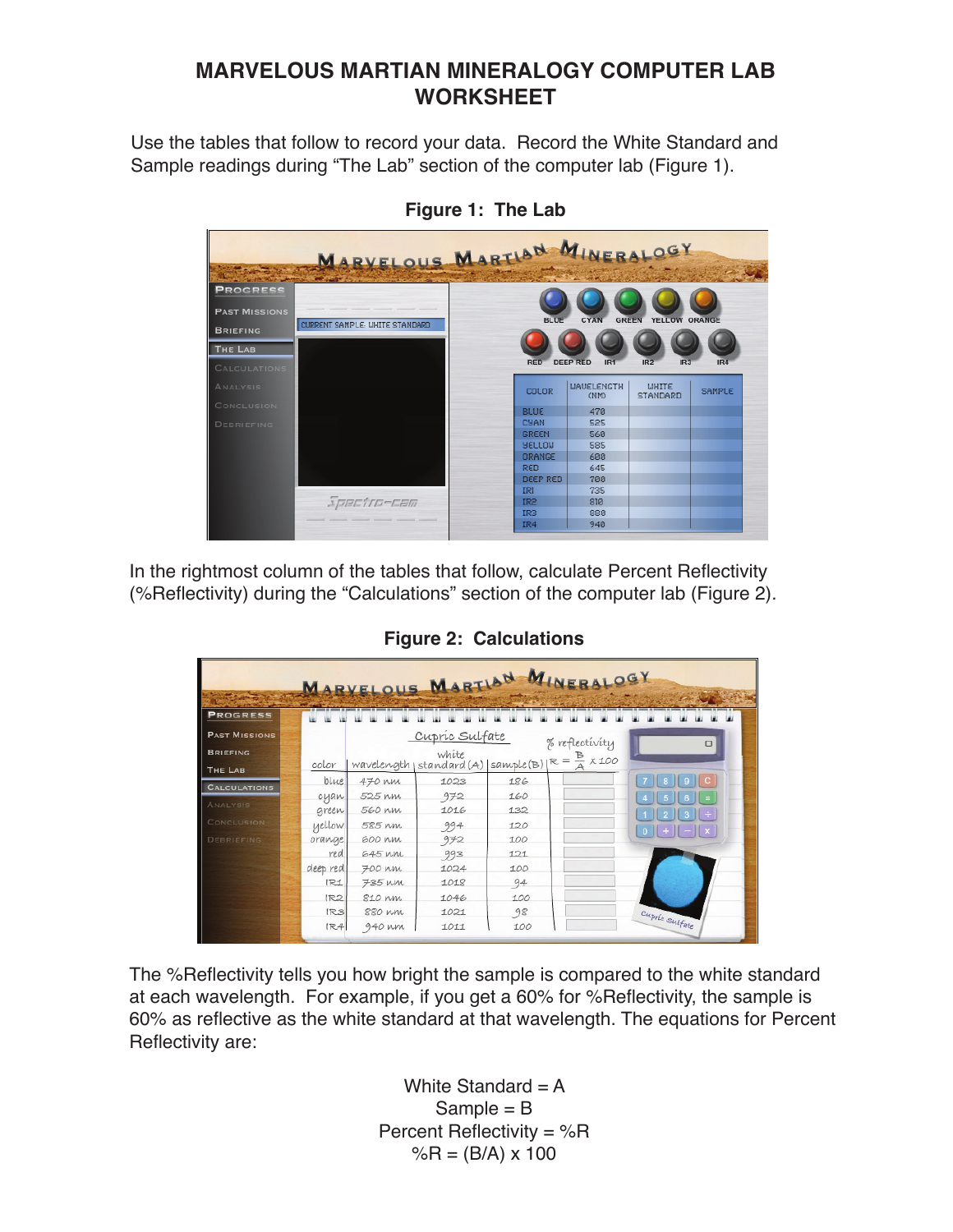## Name(s):

Sample name:

| Color           | Wavelength<br>(nanometers, nm) | White<br>Standard<br>Reading (A) | Sample<br>Reading<br>B) | %Reflectivity<br>(R) |
|-----------------|--------------------------------|----------------------------------|-------------------------|----------------------|
| <b>Blue</b>     | 470                            |                                  |                         |                      |
| Cyan            | 525                            |                                  |                         |                      |
| Green           | 560                            |                                  |                         |                      |
| Yellow          | 585                            |                                  |                         |                      |
| Orange          | 600                            |                                  |                         |                      |
| Red             | 645                            |                                  |                         |                      |
| Deep            | 700                            |                                  |                         |                      |
| Red             |                                |                                  |                         |                      |
| IR <sub>1</sub> | 735                            |                                  |                         |                      |
| IR <sub>2</sub> | 810                            |                                  |                         |                      |
| IR <sub>3</sub> | 880                            |                                  |                         |                      |
| IR <sub>4</sub> | 940                            |                                  |                         |                      |

Sample name: 

| Color           | Wavelength       | White       | Sample  | %Reflectivity |
|-----------------|------------------|-------------|---------|---------------|
|                 | (nanometers, nm) | Standard    | Reading | (R)           |
|                 |                  | Reading (A) | B)      |               |
| <b>Blue</b>     | 470              |             |         |               |
| Cyan            | 525              |             |         |               |
| Green           | 560              |             |         |               |
| Yellow          | 585              |             |         |               |
| Orange          | 600              |             |         |               |
| Red             | 645              |             |         |               |
| Deep            | 700              |             |         |               |
| Red             |                  |             |         |               |
| IR <sub>1</sub> | 735              |             |         |               |
| IR <sub>2</sub> | 810              |             |         |               |
| IR <sub>3</sub> | 880              |             |         |               |
| IR <sub>4</sub> | 940              |             |         |               |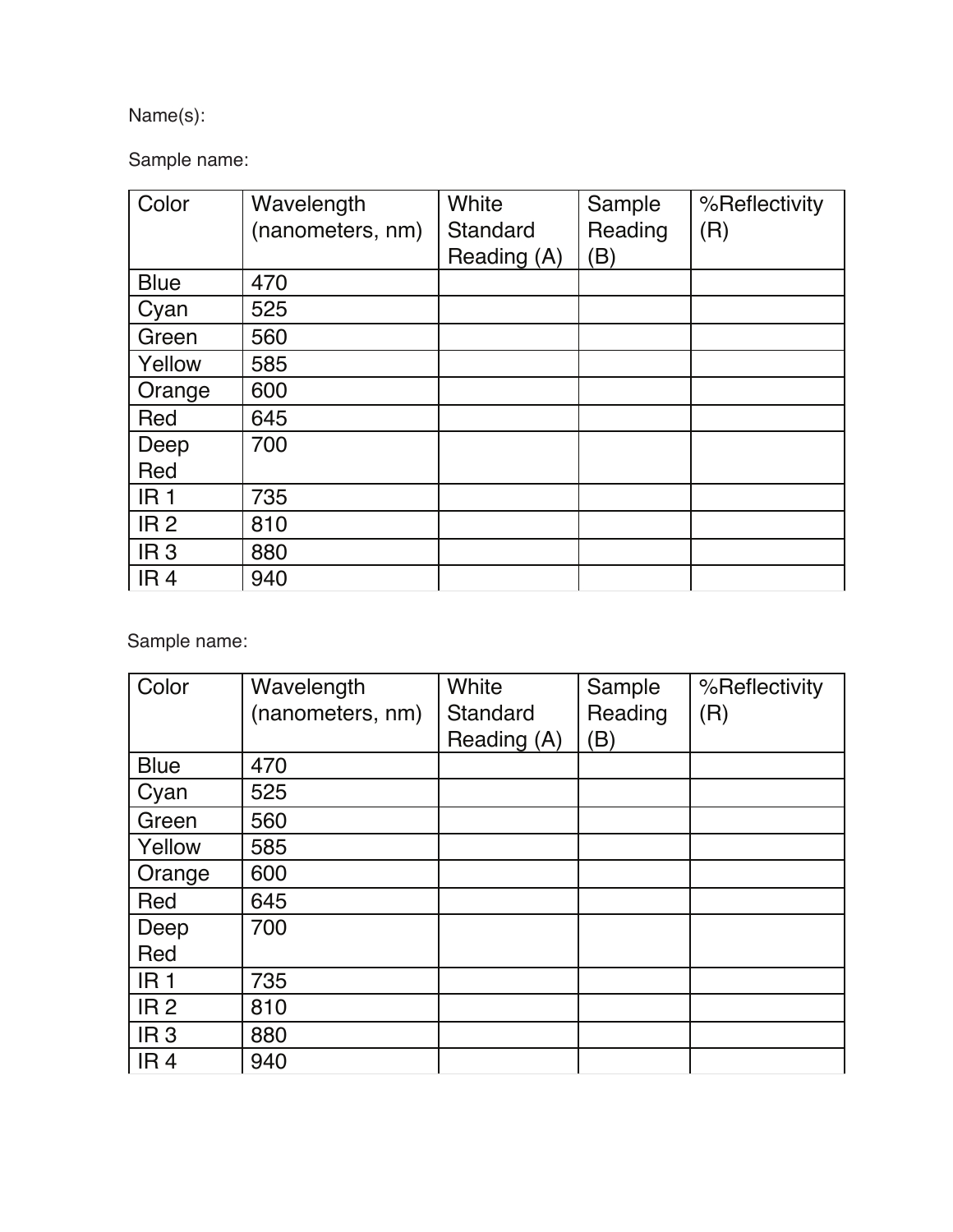Sample name: 

| Color           | Wavelength       | White       | Sample  | %Reflectivity |
|-----------------|------------------|-------------|---------|---------------|
|                 | (nanometers, nm) | Standard    | Reading | (R)           |
|                 |                  | Reading (A) | B)      |               |
| <b>Blue</b>     | 470              |             |         |               |
| Cyan            | 525              |             |         |               |
| Green           | 560              |             |         |               |
| Yellow          | 585              |             |         |               |
| Orange          | 600              |             |         |               |
| Red             | 645              |             |         |               |
| Deep            | 700              |             |         |               |
| Red             |                  |             |         |               |
| IR <sub>1</sub> | 735              |             |         |               |
| IR <sub>2</sub> | 810              |             |         |               |
| IR <sub>3</sub> | 880              |             |         |               |
| IR <sub>4</sub> | 940              |             |         |               |

Sample name: 

| Color           | Wavelength       | White       | Sample  | %Reflectivity |
|-----------------|------------------|-------------|---------|---------------|
|                 | (nanometers, nm) | Standard    | Reading | (R)           |
|                 |                  | Reading (A) | B)      |               |
| <b>Blue</b>     | 470              |             |         |               |
| Cyan            | 525              |             |         |               |
| Green           | 560              |             |         |               |
| Yellow          | 585              |             |         |               |
| Orange          | 600              |             |         |               |
| Red             | 645              |             |         |               |
| Deep            | 700              |             |         |               |
| Red             |                  |             |         |               |
| IR <sub>1</sub> | 735              |             |         |               |
| IR <sub>2</sub> | 810              |             |         |               |
| IR <sub>3</sub> | 880              |             |         |               |
| IR <sub>4</sub> | 940              |             |         |               |